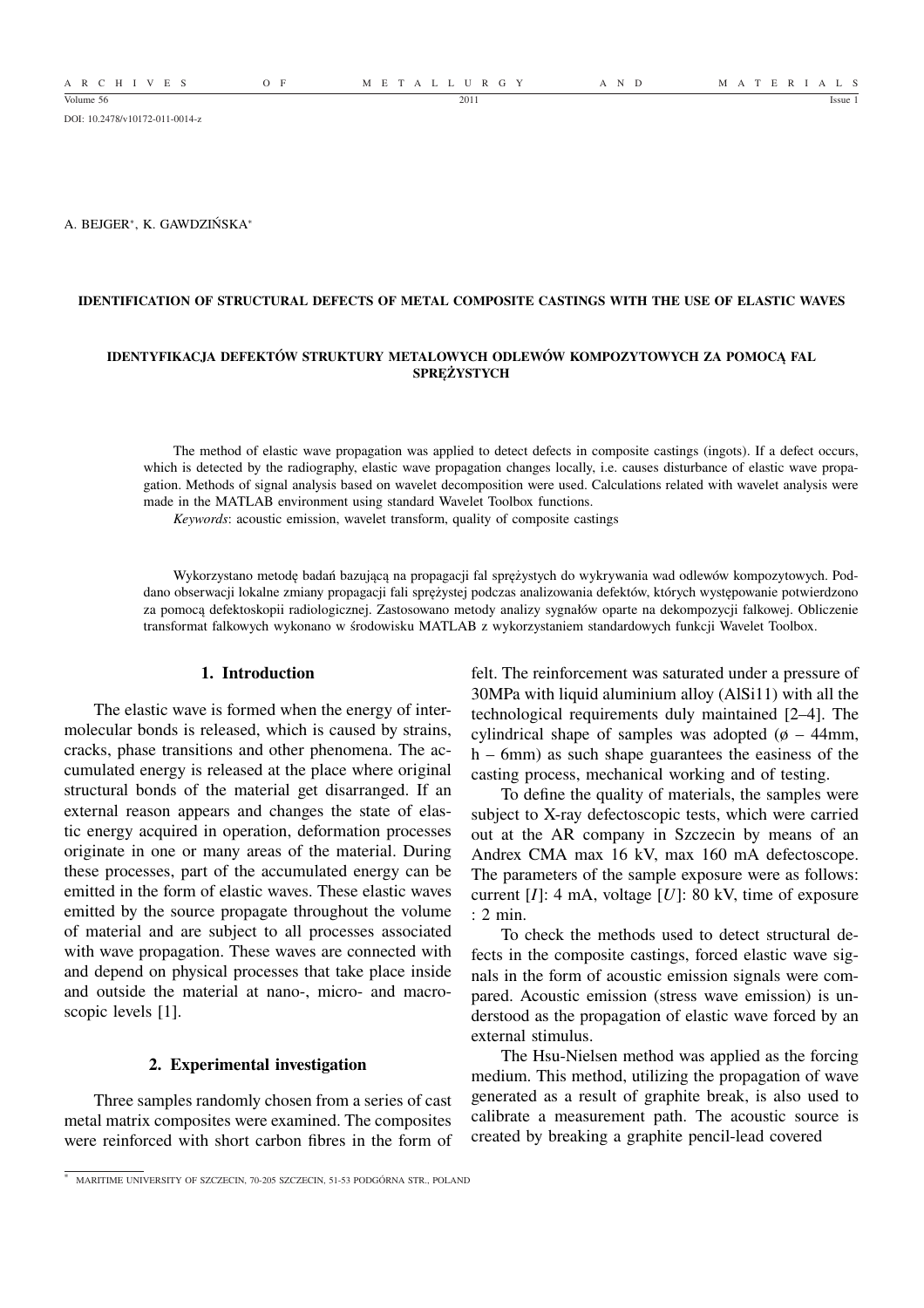

Fig. 1. Radiogram: sample No 1 – showing the structure of composite casting without defects detectable by means of X-ray defectoscopy; sample No 2 – showing insufficient saturation of the reinforcing structure with liquid metal of silumin warp, so called porosity; sample No 3 – an alien body seen in the central part of the casting. The chemical composition was determined on the basis of X-ray analysis [3]. (Dimensions of sample: diameter – 44 mm, height– 6 mm)



Fig. 2. Dimensions of the Hsu-Nielsen's calibrating head [3]

by an appropriately adapted tip. The pencil-lead diameter and hardness are, respectively, 0.5mm and 2H. The head, from which the pencil-lead is pulled out by three millimetres, ensures that the same angle exists at each break and, consequently, the same elastic wave is generated (acoustic emission). The measurement of the signal received from the graphite break guarantees repeatable calibration of the measurement path. This method is preferred at non-destructive measurements and was accepted as a standard in Western Europe and the USA [5–6]. The head is made of any polymer material. The general design of the head is shown in Figure 2.

The pencil-lead is broken on the same surface at a distance of 20mm from a transducer. The signal dura-

tion is very short, so the spectrum of the registered wave renders approximately the transducer amplitude characteristic along with the entire measurement path of signal transmission.

The form of the propagated wave depends on the material features of the medium. When the elastic wave encounters irregularities in the medium such as porosity or contaminants in the casting structure (Figure 1), basic parameters of the wave change. These parameters are: amplitude, phase, or time of passing through the tested material. The source signal resulting from breaking the graphite pencil-lead for a non-defective sample is shown in Figure 3a.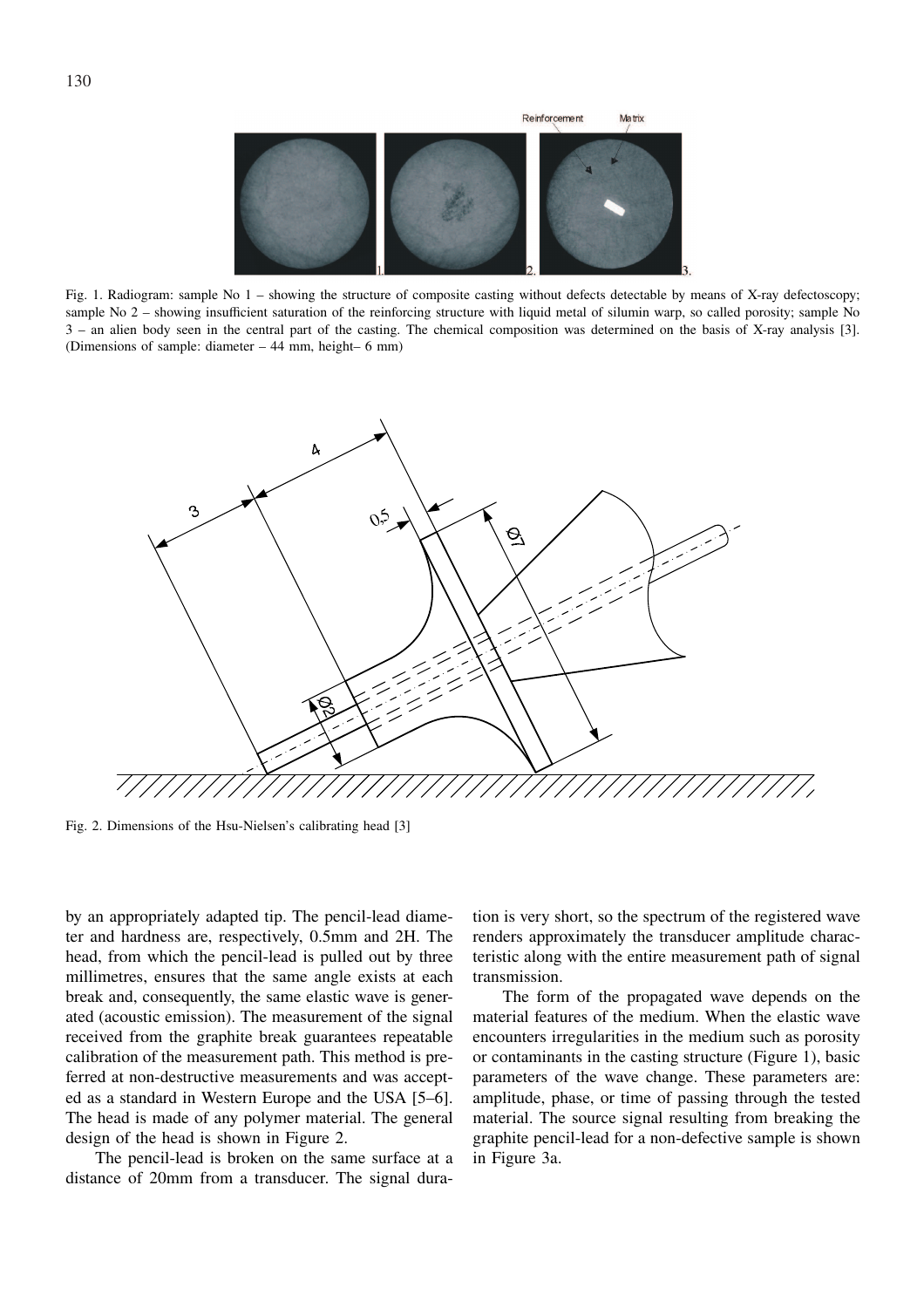

Fig. 3. The source signal for: a) sample without defects; b) sample with porosity; c) sample with an alien body (excitation of elastic wave with the Hsu-Nielsen method)

#### **3. Selection of time-frequency analysis method**

The most common method of signal analysis in diagnostic applications is the frequency analysis based on the Fourier transform. However, it does not enable locating momentary changes in the signal, i.e. locating the signals which originate from transitory processes [8–9]. Introducing a locating window defined as  $w(t - b)$  to the Fourier transform, where *b* defines a shift of the window in time, we can define the Short Time Fourier Transform [10]:

$$
S(b,f) = \int_{-\infty}^{+\infty} x(t) \cdot e^{-j2\pi ft} \cdot w(t-b)dt,
$$
 (1)

which is a generalised form of the Gabor transform [10]. The introduction of the locating window considerably improved the quality of results obtained from locating transient signals in relation to the traditional Fourier transform. However, the main restriction of the Short Time Fourier Transform is the constant window width which makes it difficult to analyse signals including components with considerably different frequencies. The next improvement of the signal analysis methods was the extension of the locating window features by adding a graduating parameter  $a$ , which enabled defining the analysing function as:  $\psi\left(\frac{t-b}{t}\right)$  $\frac{\partial}{\partial a}$ . The function  $\psi(t)$ can be generally any function described in an interval where it takes values different from zero [9]. It allows to select the analysing function to ensure the best possible mapping of the searched transitory process. On the basis of the above function, called the matrix (wavelet), base or main function, a two-dimensional function (wavelet transform) was defined:

$$
WT(a,b) = \frac{1}{\sqrt{a}} \int_{-\infty}^{+\infty} x(t) \cdot \psi\left(\frac{t-b}{a}\right) dt, \quad a, b \in R, a \neq 0
$$
\n(2)

where

 $x(t)$  – analysed signal,

*a*– parameter defining frequency (scale),

 $b$  – parameter defining time (displacement).

A change in the parameter *a* leads to a change of the wavelet duration, i.e. wavelet frequency, while a change of the parameter *b* translates into a change of its localisation in the time domain. By varying these parameters we may optimise them for the required resolution in the time and frequency domains [9]. As the technology of microprocessors and their computing power has been improved in recent years, this method of signal analysis is gaining popularity [9], confirmed by works of authors representing a wide spectrum of science, from medicine to astrophysics to purely engineering applications [10–11].

Some publications present the results of signal analyses performed by means of another time-frequency method. The method, referred to as the Wigner-Ville transform, is defined as follows [8]:

$$
W_x(t,f) = \int_{-\infty}^{+\infty} x\left(t + \frac{\tau}{2}\right) \cdot x^* \left(t - \frac{\tau}{2}\right) \cdot e^{-j2\pi f \tau} d\tau, \quad (3)
$$

where  $x * (t)$  is an imaginary signal conjugated with  $x(t)$ . However, with these assumptions, it is necessary to know the quantity  $q_x(t, \tau) = x \left(t + \frac{\tau}{2}\right)$  $\left(\frac{\tau}{2}\right) \cdot x^* \left(t - \frac{\tau}{2}\right)$  $\frac{1}{2}$  in the entire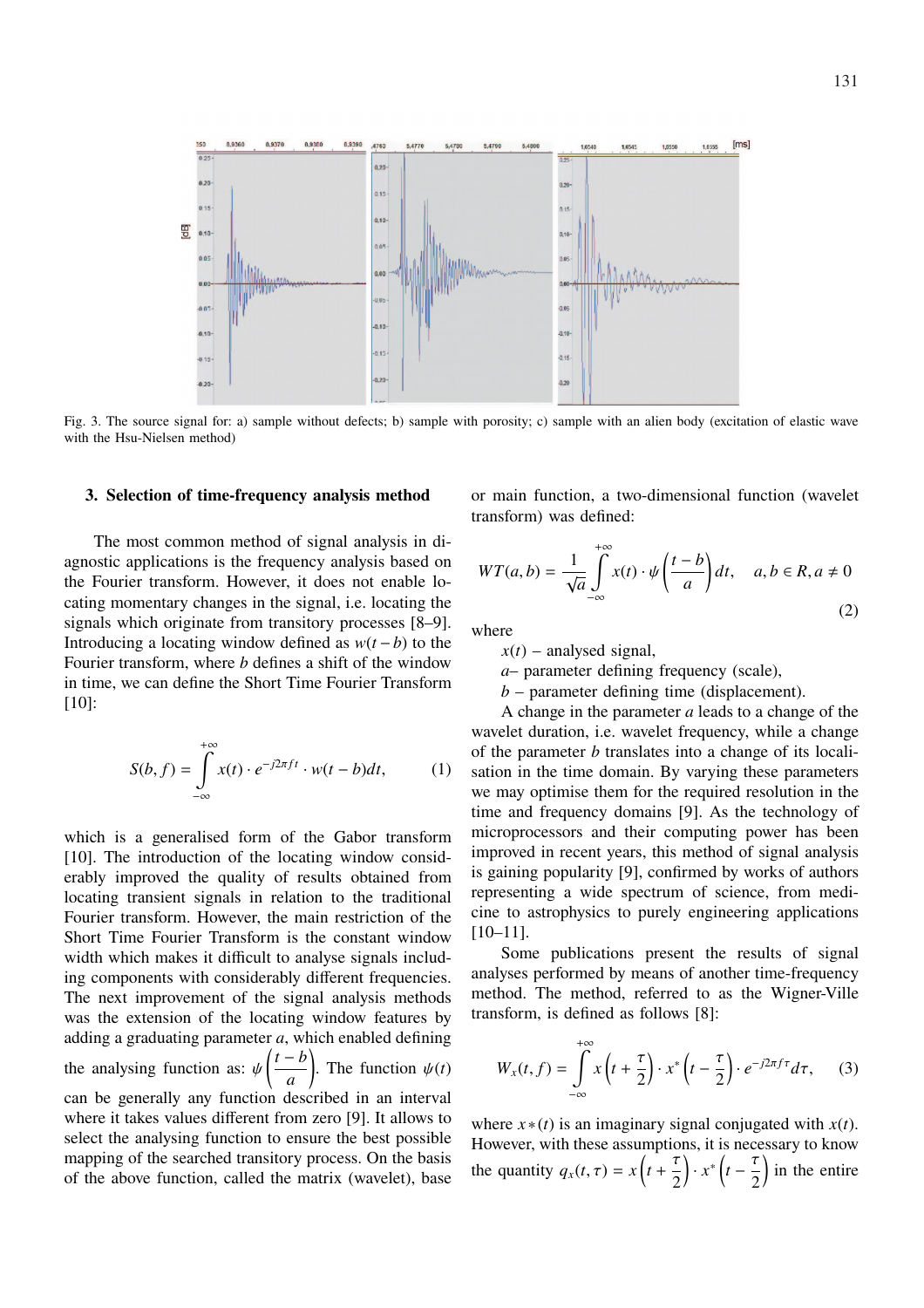interval for  $\tau \in (-\infty; +\infty)$ , which in practice may prove troublesome. That is why the expression  $q_x(t,\tau)$  is replaced by its short-time version, which enables to define the so called pseudo Wigner-Wille distribution (PWVD) [8]:

$$
PW_x(t,f) = \int_{-\infty}^{+\infty} x\left(t + \frac{\tau}{2}\right) \cdot x^* \left(t - \frac{\tau}{2}\right) \cdot w(\tau) \cdot e^{-j2\pi f \tau} d\tau
$$
\n(4)

The Wigner-Ville transformation is generally used in signal analysis where the type of signal modulation is essential. Like the wavelet analysis, this kind of signal analysis offers the choice of an optimum resolution of time and frequency domains.

### **4. Summary**

The Heisenberg uncertainty principle is fulfilled for the wavelet transform t, which enables testing the structure of the analyzed signal by means of energy distribution of its components. This principle reads that the signal energy described simultaneously in the time and frequency domains is concentrated around the point with the coordinates  $t$  and  $\xi$ , which determine the time coordinate and the mid-frequency band. The energy distribution in the time domain is determined by the wavelet span concentrated around the point *t*, whereas in the frequency domain it is determined by the span of the Fourier transform for the wavelet concentrated around the  $\xi$  point. The differences in the energy distribution in the time-scale coordinates open way to the pulse identification method. For the pulse signal, the energy distribution in the time-scale coordinates is different from that for other signals, e.g. for a harmonic signal [9]. The wavelet transforms were calculated in the MATLAB environment, where standard functions of Wavelet Toolbox were used. The result was a set of coefficients defining the similarity between a pulse for the standard composite material (sample 1 – without defects, see Fig. 1) and the same pulse for materials with casting defects (samples 2 and 3 in Fig. 1).

By using the wavelet decomposition of signal analysis, we were able to determine clear differences between signals depending on the structure of tested castings. Figures 4 to 6 illustrate the results of calculations of the energy pulse of pencil-lead breaks by means of the constant signal wavelet transformation, where the signal originated consecutively from a sample without defects (Fig. 4), a sample with material porosity (Fig. 5) and a sample with an alien body (Fig. 6). The observed differences in pulse energy were clear. For instance, a particularly strong broad-banded response came from the

sample with porosity, connected with overlapping of the forced wave with numerous reflections, damping, attenuation and dissipation of the wave inside the porosity.



Fig. 4. The wavelet decomposition for sample 1 (denotations as in Fig. 1)







Fig. 6. The wavelet decomposition for sample 3 (denotations as in Fig. 1)

The constant wavelet transform seems to be particularly useful for analyses of internal processes of machine component material structures. These processes manifest themselves by non steady-state vibrations not only in the time domain. The area of the elementary window of